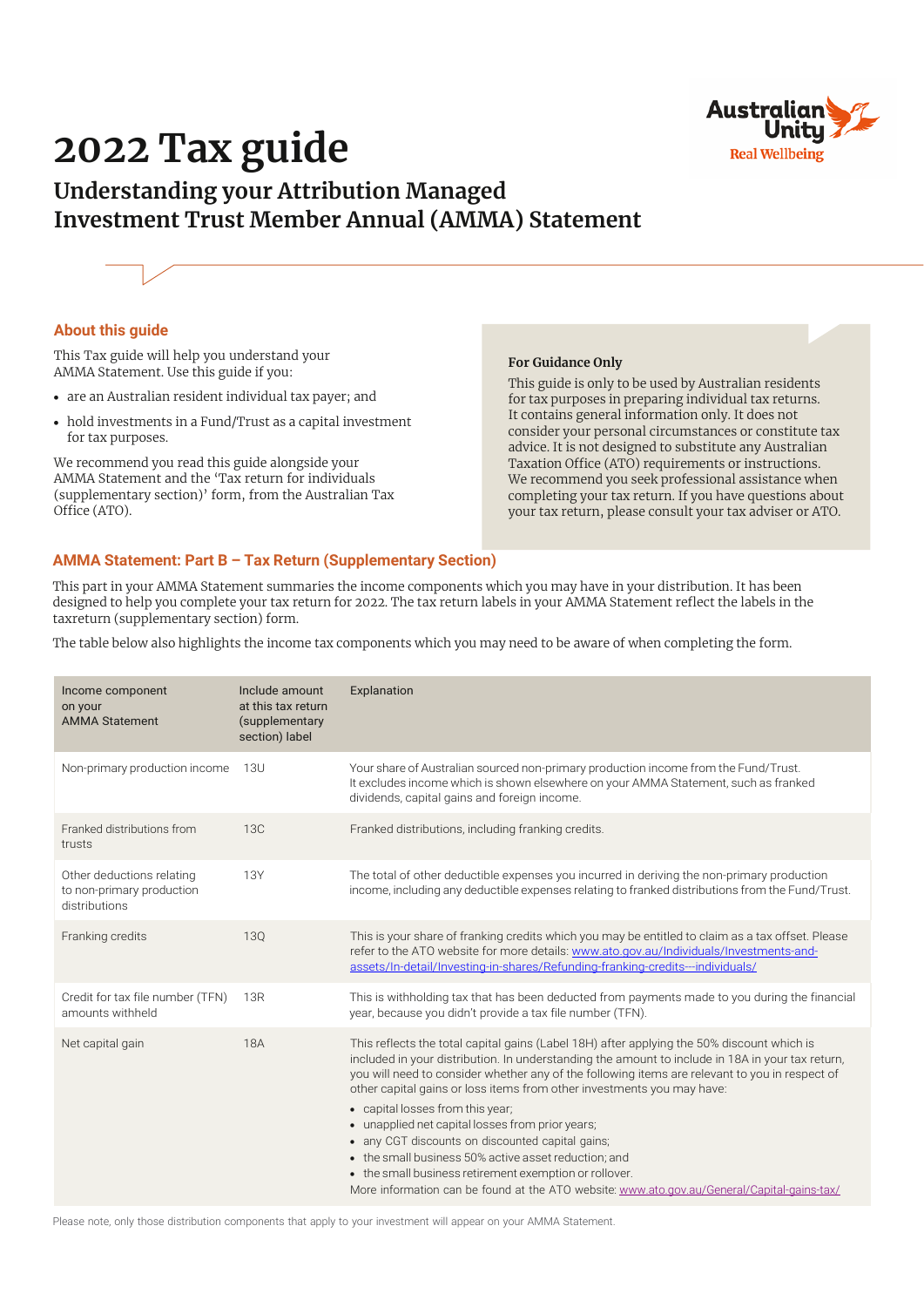2022 Tax Guide Understanding your AMMA Statement

| Income component<br>on your<br><b>AMMA Statement</b> | Include amount<br>at this tax return<br>(supplementary<br>section) label | Explanation                                                                                                                                                                                                                                                                                                                                         |
|------------------------------------------------------|--------------------------------------------------------------------------|-----------------------------------------------------------------------------------------------------------------------------------------------------------------------------------------------------------------------------------------------------------------------------------------------------------------------------------------------------|
| Total current year capital gains                     | 18H                                                                      | This includes the following amounts which have been used in determining the amount<br>distributed to you:<br>• capital gains - discount method: This item is shown after the application of the 50% discount;<br>• capital gains - indexation method;<br>$\bullet$ capital gains $-$ other; and<br>• AMIT CGT gross up amount.                      |
| Foreign entities - CFC income                        | 19K                                                                      | The amount of any foreign income earned from direct or indirect interest in a controlled foreign<br>company (CFC).                                                                                                                                                                                                                                  |
| Assessable foreign source<br>income                  | 20E                                                                      | The amount of any foreign income earned from investments which is not exempt from paying<br>tax in Australia, before any foreign tax paid or withheld on this income.                                                                                                                                                                               |
| Other net foreign source<br>income                   | 20M                                                                      | This item reflects the assessable foreign source income disclosed in Label 20E after applying<br>any deductible expenses incurred in relation to earning this income.                                                                                                                                                                               |
| Australian franking credits from<br>a NZ company     | 20F                                                                      | This is your share of Australian franking credits from New Zealand franking companies which<br>you may be entitled to claim as a tax offset.                                                                                                                                                                                                        |
| Foreign income tax offsets                           | 200                                                                      | This includes the foreign tax paid or withheld in respect of the assessable foreign source<br>income you disclosed in Label 20E. Your actual entitlement of foreign tax offset depends on<br>your individual circumstances. For assistance, please refer to the ATO website:<br>www.ato.gov.au/Forms/Guide-to-foreign-income-tax-offset-rules-2022/ |

Please note, only those distribution components that apply to your investment will appear on your AMMA Statement.

# **Part C of your AMMA Statement - Components of an attribution**

You will need to include in your 2022 Annual Tax Return, all the distributions attributed to you by the Fund/Trust for the period 1 July 2021 to 30 June 2022. The Cash distributions column and the Attribution column of the AMMA Statement may have different amounts, always use the Attribution column.

The distributions may include several tax components that have different tax treatments.

A summary of these and the likely tax treatment of certain components which appear on the AMMA Statement for the Fund/Trust are set out below.

#### Australian income

These details are included in:

- **•** Label 13U Non-primary production Share of net income from the Fund/Trust **less** capital gains, foreign income and franked distributions, and
- **•** Label 13C Non-primary production Franked distributions from trusts.

This, if applicable for your 2022 tax return, is the amount after the deductions to the franked dividend and franking credits (grossed-up) have been allocated. The franking credits (grossed-up) amount, once reduced by deductions, could be less than the franking credits tax offset you may enter in Label 13Q.

This information may be necessary if you need to complete the *Application for refund of franking credits for individuals 2022 form.* More information and to access the *Refund of franking credits instructions and application for individuals 2022* can be found on the ATO's website.

#### Capital gains

#### **Taxable Australian Property (TAP) and Non-Taxable Australian Property (Non-TAP) capital gains**

Your AMMA Statement will outline the extent to which any taxable capital gains are attributable to TAP or Non-TAP. Australian tax residents are assessed on both TAP and Non-TAP capital gains. However, non-Australian tax residents are only assessed on TAP gains.

#### **Capital gains discount**

This shows the discounted capital gains after applying the 50% capital gains tax (CGT) discount.

#### **Capital gains – other method**

This is the capital gains from your share of the net income which was not eligible for the 50% CGT discount.

#### **Net capital gain**

Net capital gains (discount and other methods) is included in your share of the net income.

If in the current year you **don't** have any capital losses or net capital losses which were previously not applied, this figure can be used directly to complete Label 18A.

If in the current year you **do** have capital losses or net capital losses which were previously not applied, these can be applied against your share of capital gains for the current year. More information can be found in the *Guide to capital gains tax 2022* or *Personal investors guide to capital gains tax 2022* on the ATO's website.